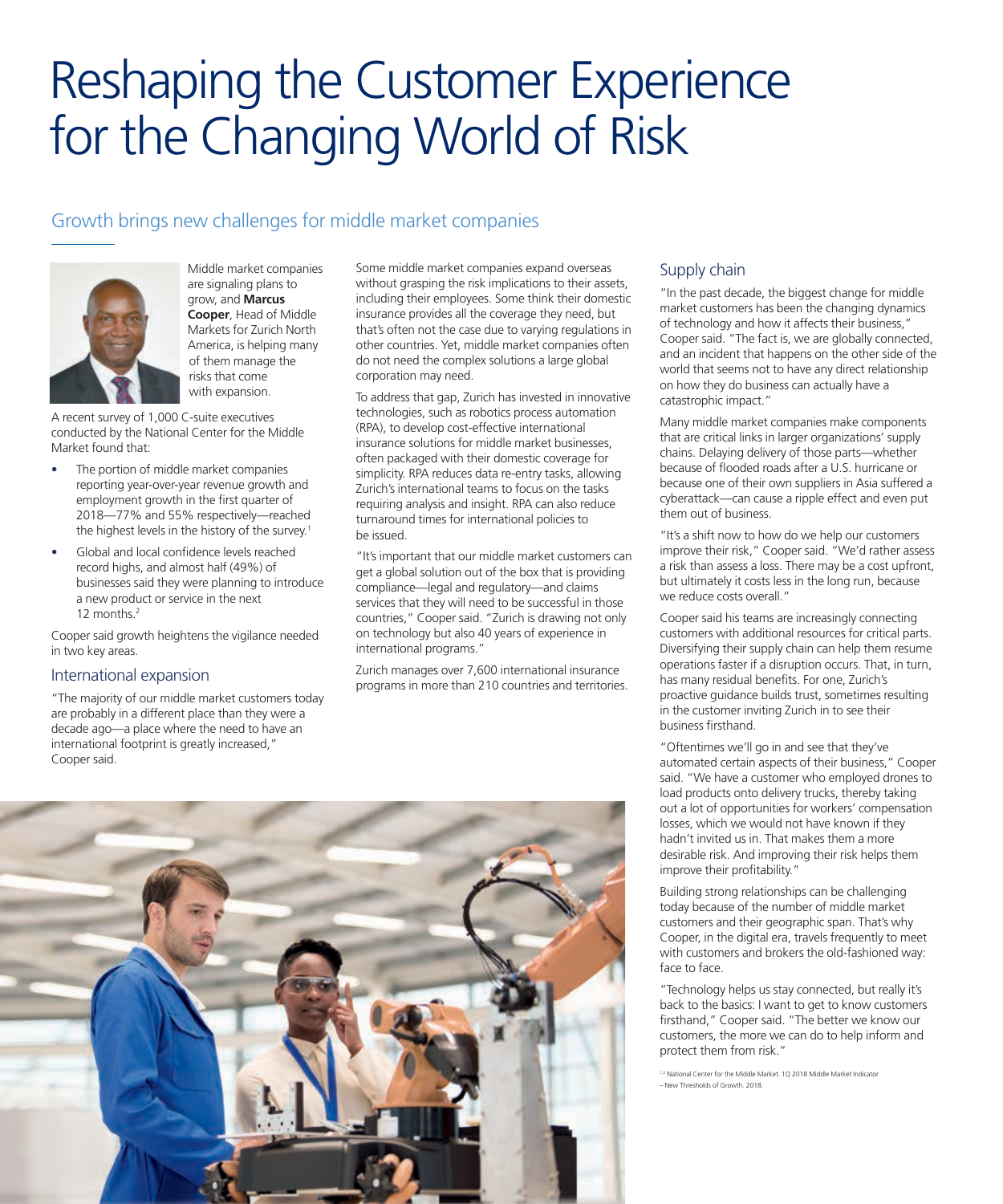

### Resilience planning must play a wider role in driving risk management strategies

As one of the costliest years on record for property insurers and customers drew to a close, 2017 placed in sharp relief the need for resilience planning as a key component in the design and implementation of corporate risk management strategies.

Following three of the strongest hurricanes ever to strike the Caribbean and U.S. coastline, both the U.S. and Canada experienced some of the worst wildfires in both nations' histories. And those events were just the ones that grabbed the biggest headlines. According to an Aon Benfield report released earlier this year, insured losses for 330 natural catastrophes occurring during 2017 reached \$134 billion, which still only amounted to 38 percent of the overall economic price tag of \$353 billion.<sup>1</sup> Given the events of 2017, it is small wonder that CEOs and risk managers of organizations across North America and around the world are looking more closely at the value of resilience planning.



always been a topic with customers and brokers, but it is poised to become a bigger factor in risk management planning in the future," said **Richard Montminy**, Zurich North America Commercial Insurance Head of

"Certainly, resilience has

Property. "When businesses experience a catastrophic event or see others with similar business characteristics impacted by major natural catastrophes, interest in resilience planning moves to the top of the list, or should.

"When customers have made the necessary investments in time and resources to make their organizations more resilient, they've performed much better than their peers when faced with property losses and business interruption scenarios," he said.

Montminy noted that helping customers become more resilient requires thorough knowledge about their businesses and the types of risks presenting the greatest challenges to their risk management strategies.

"At Zurich, we do this by aligning the right underwriting and Risk Engineering talent with specific knowledge about a customer's industry or segment," he said. "The goal is to provide a more robust and relevant customer experience with insights into the industry-specific risks they deal with on a day-to-day basis. This also helps them develop resilience strategies that will deliver the greatest benefits should a loss occur.

"Obviously, customers in areas likely to be affected by hurricanes should have definitive plans in place that they can activate in the run-up to a storm," Montminy said. "Once storm surge and flooding begins, it's too late to figure out how you will safeguard your people, building, inventory, equipment and other assets."

While resilience against flooding from external sources is critical for businesses in flood-prone geographies, other kinds of water-damage occurrences can also cost dearly. Any building with an internal plumbing system, especially "charged" pipes required by interior sprinkler systems, may be susceptible to incidents that in themselves can be catastrophic.

"A burst pipe can be as devastating as a flood," Montminy said. "As a part of resilience planning, using technologies such as water sensors and automatic leak detection systems is a relatively inexpensive way to mitigate loss events and strengthen resilience. These tools can prevent hundreds of thousands or even millions of dollars in interior water damage to buildings, contents, stock and equipment, as well as mitigate business interruption."

From water to fire, proactive, anticipatory resilience knowledge from experienced Risk Engineers can help risk managers identify vulnerabilities and rectify them before an event.

"Wildfires are another example where resilience can be a decisive factor in outcomes," Montminy said. "Many buildings that have been destroyed in wildfires were situations in which embers landed in brush collected too close to a structure. A risk assessment in advance would tell the owners or risk managers that tasks as simple as clearing brush from around a building can help to prevent embers from causing a fire that might take down a building that might have survived."

Natural catastrophe events are not the only risks demanding resilience planning. New and emerging risks can come on the scene rapidly, sometimes from unexpected directions.

"Certainly, cyber is one of those risks, with real business interruption implications for customers who get hit," Montminy said. "A couple of years ago, we also saw the Zika virus keeping people home and not out supporting businesses, both here in the U.S. and abroad. Then, consider the risks posed by active shooters in populated areas, like a busy retail district. How do customers get their arms around that from a risk mitigation, transfer perspective? These infrequent events can be very impactful and cause significant business interruption as well as potential loss of market share.

"All of these factors suggest that customers need formal resilience strategies in place to deal effectively with both the known risks of today and the emerging risks of tomorrow," Montminy said. "The goal is to add value to the customer experience that can make the difference between a company getting back on its feet quickly after a major loss versus dealing with costly and potentially long-term negative impacts."

1 "Insured Natural Disaster Losses in 2017 Were 38% of Economic Costs of \$353B: Aon." Insurance Journal, 24 January 2018.